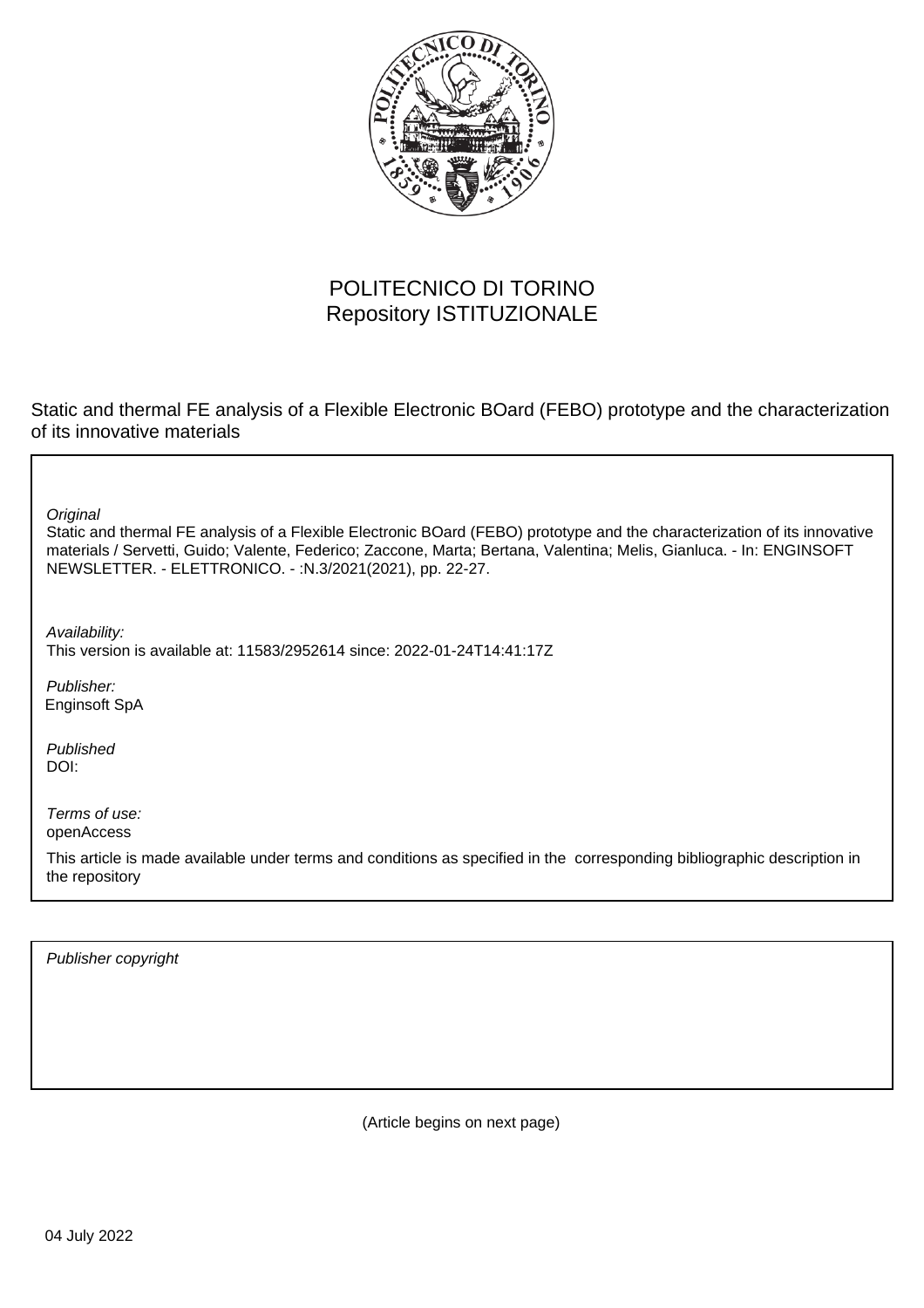# **Static and thermal FE analysis of a Flexible Electronic BOard (FEBO) prototype and the characterization of its innovative materials**



**by Guido Servetti1 , Federico Valente1 , Marta Zaccone2 , Valentina Bertana3 , Gianluca Melis3** 1. ITACAe - 2. Proplast - 3. Politecnico di Torino

*An FE model of an experimental flexible electronic board was built to determine its performance in terms of mechanical and thermal distortions, heat and transient thermal flow, thereby detecting critical issues and identifying opportunities for improvement. Commercial sensors were connected to the flexible board (100x40x2mm), which was based on a commercial thermoplastic polyurethane (TPU), with a PEDOT-based conductive resin trapped in a PEGDA network, a biocompatible polymer. Three thermal loads (ΔT=175°C.*  $\Delta T = 100^{\circ}$ C,  $\Delta T = 50^{\circ}$ C) were applied which revealed critical *stresses for high ∆Ts but at ∆T=50°C only the connectors had a critical*  $\sigma_{\text{max}}$  while for  $\Delta T = 50^{\circ}C + 1$  *mm* displacement *a critical strain value occurred in one area of the substrate. Heat transient analysis and overheating simulations were performed to determine the heat flow behavior for the photodiode and accelerometer. FE analyses allow more studies to be undertaken to improve material properties and suggest redesign activities for similar concept demonstrators. The funds of the European Union and the Piedmont Region, and agreements with the most important players in SBE (Simulation Based Engineering) software sales and services, allowed the authors (ITACAe srl, Proplast, and Politecnico di Torino) to conduct industrial research and experimental development together with manufacturers and users of innovative technologies to identify, study and optimize the design parameters of the board while simultaneously contributing to its technological development.*

A demonstrator of a flexible electronic board concept using novel materials was created with the intention of contributing to forward innovation by building a prototype to be used for different applications. The demonstrator's flexibility is a definite advantage for its applicability since it could be used in various types of structures. The goal of the study was to demonstrate the functionality of a flexible electronic board made from innovative materials and to assess its operating conditions. The novel materials used were also examined in this study, first by characterizing their material properties and then by using finite element analysis (FEA) to understand their capabilities and importance in the demonstrator's design. The proposed analysis aimed to evaluate the mechanical and thermal characteristics of the prototype and to describe its applicability in different mechanical and thermal conditions.

FE software, in particular MSC Apex for the mechanical analysis and Ansys Mechanical for the thermal analysis, was used. This study was conducted as part of a regionally funded "SMART3D" project. Among the partners, contributions to the study presented come from ITACAe, which performed the FE analysis of the demonstrator; Microla, which provided the design characteristics and geometries of the demonstrator; Proplast, which developed and characterized the commercial thermoplastic polyurethane (TPU); and the Politecnico di Torino, which worked on the characterization of the PEGDA/PEDOT used to deposit the conductive traces.

# **Description of the flexible board**

The board consists of several electronic components assembled on a flexible commercial TPU substrate manufactured by Covestro [1]. The initial design had two different configurations, one with a flexible substrate and the other with a non-flexible substrate.

The analyses presented in this article concern the design with the flexible substrate, consisting of a temperature sensor, a pressure sensor, one LED, a photodiode, an accelerometer, and a microcontroller board. The sensors used came from a list of commercial models supplied by one of the SMART3D project partners (Argotec) and, in the end, the following items were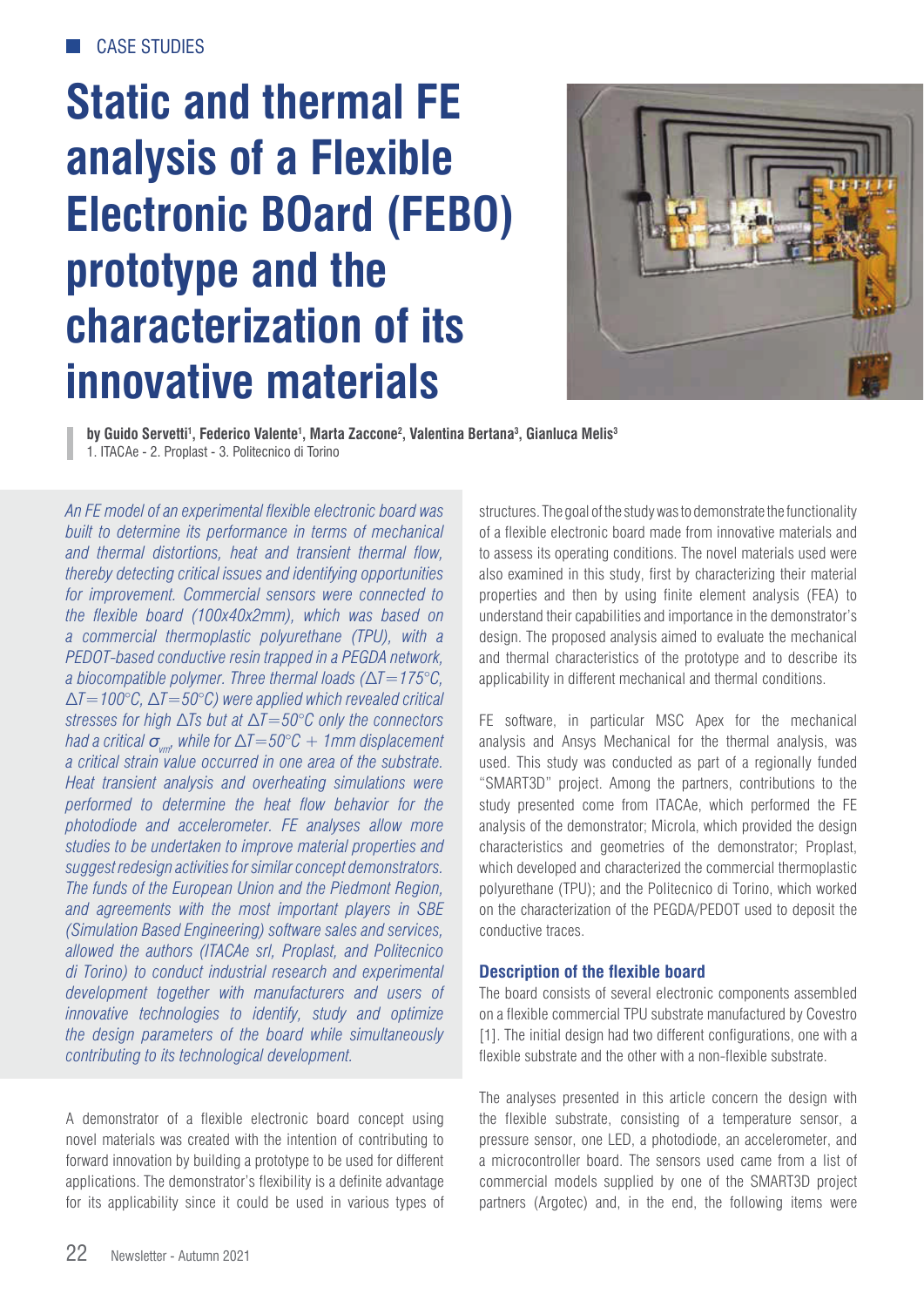selected: temperature sensor "TMP36GT9Z", pressure sensor "MS5611-01BA03", LED 1206 SMD, photodiode "BPW34", a MEMS-based 3-axis linear accelerometer "LIS344ALH". The microcontroller was made from typical materials for electronic boards, namely copper wired to a rigid polyamide plate. The flexible rectangular substrate was obtained by an injection molding process of the TPU granules. The connections between the sensors were made with the innovative PEGDA/PEDOT material [2].

### **Layout of the electronic board**

The layout of the electronic board is presented in Fig. 1 below, while the sensors' operating conditions are summarized in Table 1.

| Temperature sensor | $-55^{\circ}$ C $<$ Temp $<$ 150 $^{\circ}$ C |
|--------------------|-----------------------------------------------|
| Pressure sensor    | $-40^{\circ}$ C $<$ Temp $<$ 85 $^{\circ}$ C  |
| Photodiode         | $-40^{\circ}$ C $<$ Temp $<$ 100 $^{\circ}$ C |
| Accelerometer      | $-45^{\circ}$ C $<$ Temp $<$ 85 $^{\circ}$ C  |
| I FD               | $-40^{\circ}$ C $<$ Temp $<$ 85 $^{\circ}$ C  |

*Table 1: Operating conditions of the sensors.*

The accelerometer and pressure sensor were mounted on a conventional electronic board while the temperature sensor, photodiode and LED were mounted directly on the flexible substrate. The conventional electronic board increases the stiffness of the flexible board causing relevant stress gradients that will be discussed later. Such change of stiffness is produced by all three boards but the microcontroller area has the greatest effect because it occupies the largest area, as seen in the layout.



*Fig.1 – Schematic layout of the electronic components on the Flexible Electronic BOard (FEBO)*

#### **Aim and objectives**

The aim of the study is to understand which areas with critical deformations are important and how to modify them in the design of the board. In addition, actually producing the demonstrator will allow the feasibility of manufacturing and assembling it to be determined. Furthermore, the FE *Table 2: Material properties*modelling presents a practical analytical

| <b>Material</b>     | E(GPa) | <b>Poisson</b> | Density (g/<br>cm3) | <b>Thermal</b><br>expansion | <b>Thermal</b><br>conductivity<br>$(W/(m \cdot K))$ | <b>Specific Heat</b><br>(J/Kg·K) |
|---------------------|--------|----------------|---------------------|-----------------------------|-----------------------------------------------------|----------------------------------|
| Copper              | 122    | 0.33           | 8.96                | $1.7e-5$                    | 3.93                                                | 386                              |
| Silicon             | 47     | 0.28           | 2.332               | 8e-5                        | 148                                                 | 700                              |
| Polyamide           | 3.7    | 0.3            | 1.34                | $4.3e-5$                    | 0.22                                                | 1040                             |
| PEGDA/PEDOT         | 0.021  | 0.4            | 0.4                 | 16e-5                       | 0.23                                                | 1046                             |
| <b>TPU Desmopan</b> | 0.011  | 0.4            | 1.06                | 1.24e-4                     | 0.186                                               | 2300                             |

approach to use while some its methodological limitations can be explored to improve its accuracy.

Last but not least, novel materials were used to fabricate the board. While integrating them into large-scale production could present difficulties, they could pave the way for a whole new manufacturing concept for highly customized electronic devices.

# **Characterization of the materials**  *TPU Desmopan 9370AU DPS 070 Polymer matrix*

As previously mentioned, the polymer matrix selected was a commercial-grade ether-based thermoplastic polyurethane (TPU) (the Desmopan 9370 AU DPS 070), manufactured by Covestro. This material is specifically formulated for the injection-molding process and, in fact, this technology was processed to obtain a flexible rectangular-shaped board measuring 100x140x2mm.

This polymer was selected to prepare the flexible substrate based on a preliminary feasibility study completed by the SMART3D project in which experiments were done with different thermoplastic polymers, such as polyethylene terephthalate glycol (PETG) and ester-based TPU, processed with different fabrication techniques, namely film cast extrusion and injection molding.

The Desmopan 9370 AU DPS 070 was found to offer the best compromise among processability, flexibility, transparency, and cost and was therefore chosen to prepare the Flexible Electronic BOard (FEBO) prototype.

#### *TPU characterization*

The TPU matrix was thermally characterized using thermogravimetric analysis (TGA) in an inert atmosphere (N2) with a temperature range of 50°C to 800°C. This specific test was performed to verify the polymer's thermal behavior and resistance both at the typical temperature used for the manufacturing process and at the working temperatures of the applied sensors. The test detected a thermal resistance and stability of up to about 300°C.

The flexible polymer was also characterized in terms of its thermal conductivity. This test provided indications regarding the thermal capacity and thermal conductivity of the selected material. As expected for a polymer matrix, TPU was found to be thermally insulating, presenting a thermal conductivity of about 0.2 W/mK, as shown in Table 2.

# *PEGDA/PEDOT*

# *Resin composition*

As mentioned earlier, the board consists of a flexible substrate, electronic elements, and conductive polymer wiring. The latter was obtained by selective deposition of a new blend, PEGDA/ PEDOT resin. As the name implies, it is prepared using two main ingredients: Poly (ethylene glycol) diacrylate or PEGDA and Poly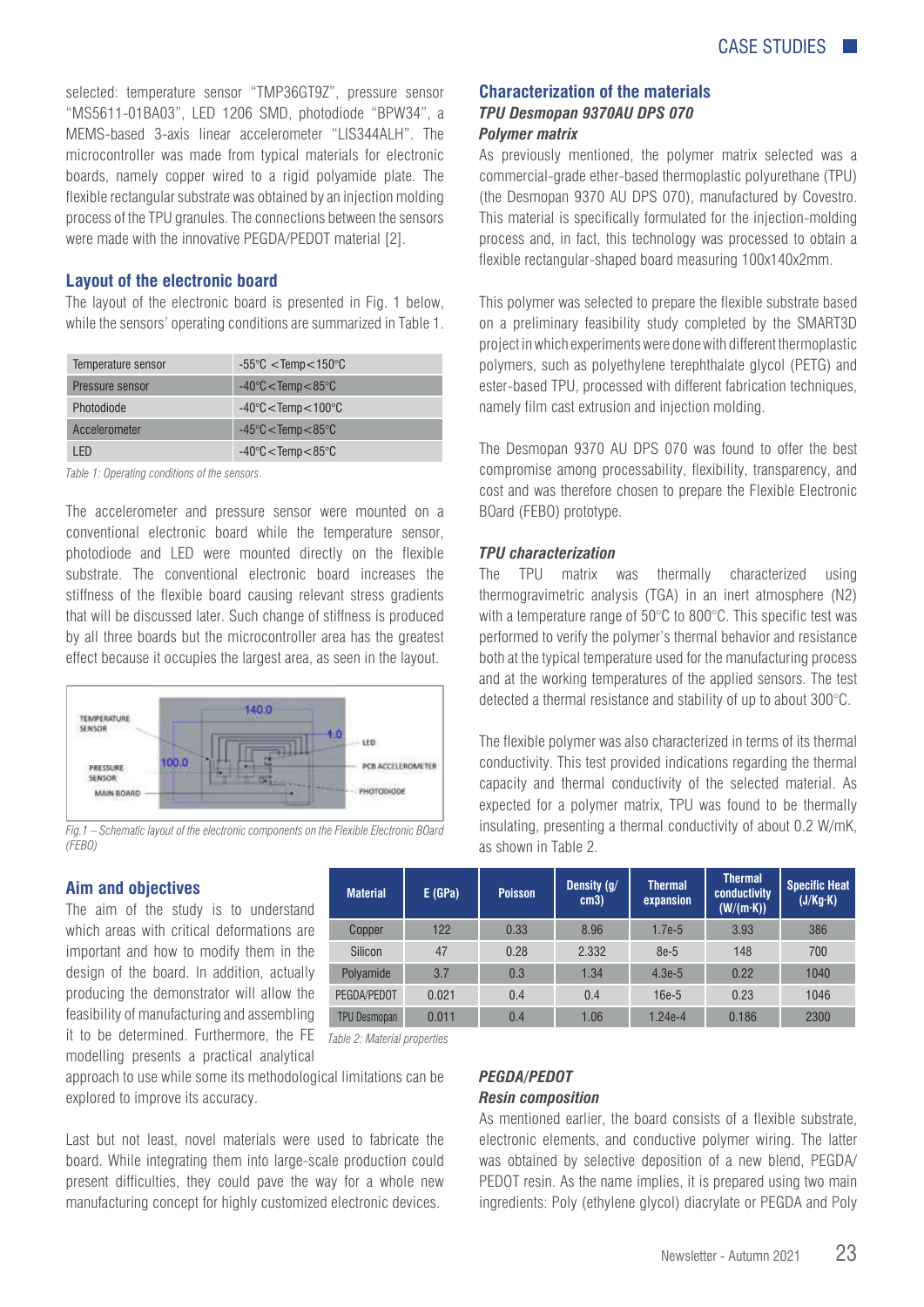# CASE STUDIES

(3,4-ethylenedioxytiophene) or PEDOT. PEGDA is a biocompatible hydrogel and forms the "structural" ingredient in the blend. PEDOT is an electrically conductive polymer well-known in the field of printable electronics.

The PEGDA and PEDOT were blended in a ratio of 55:45 of the final resin weight. 1%wt (relative to the PEGDA weight) of the radical photo initiator, IRGACURE 819, was also added. In fact, this resin was intended for use both in the custom fabrication process discussed here, and in commercial stereolithography 3D printers.

Therefore, this liquid mixture can be deposited in layers and then, when irradiated with an appropriate wavelength (in this case 405nm) will polymerize and harden.

#### *Electrically conductive properties of PEGDA/PEDOT*

Previous work has demonstrated the varying electrical conductivity of mixtures containing different PEGDA/PEDOT ratios. For the work reported here, the 55:45 ratio was chosen for two main reasons. Firstly, the quantity of PEDOT, which is more viscous than PEGDA, provides a fair compromise between low spreadability (on the substrate) and good flowability (through the syringe and tube used for its deposition).

Secondly, this quantity of PEDOT ensures a conductivity of 0.05 S/cm for the polymer. Additional testing, which is beyond the scope of this article, has shown that this conductivity level will guarantee that the flexible electronic board operates correctly.

# **FE Analysis**

The FE study consisted of several analyses that have been summarized below:

- CAD model of the demonstrator geometry using MSC/APEX, PTC/CREO Parametric.
- FE model construction (MSC/APEX)
- FE analysis (MSC/Apex, MSC/NASTRAN [3], Ansys Mechanical 2020 R2 [4])
- **Modal analysis**
- **Mechanical load analysis**
- $\blacksquare$  Thermal load analysis
- $\blacksquare$  Heat flow and transient thermal analysis

The purpose of the analyses is to determine the critical stresses and strain gradients resulting from the movement of the flexible board, and then to make design recommendations.

In addition, the thermal loads were considered to understand how they affect the demonstrator's criticality, and then a heat flux study was conducted to discover the board's transient and critical temperatures.



*Fig. 2 – FE Model of the demonstrator*

# **Model description**

The demonstrator was modelled using Hexahedral for the 3D elements (8 nodes) and Quad Element for the 2D element (4 nodes). The average element size is approximately 1mm. The properties of the materials used are summarized in the Table 2.

A "mesh independent tie" was used in the FEM to model the interactions between the electronic components and the substrate. This allowed the connections between the 2D and 3D elements, as well as between all the 3D elements to be modeled. As already mentioned, the FE model was created using both 2D and 3D elements. Initially two different configurations were evaluated to understand the influence of the "mesh independent tie", after which the second configuration, consisting predominantly of 3D elements, was chosen because it was more accurate and did not require excessive computing time.

# **Results and comments**

# *FE results: mechanical*

The mechanical analysis was performed by imposing a fixed displacement on the board to determine in which areas the high gradient occurred when the substrate moved.

#### *Modal analysis*

The first analysis was a modal analysis to understand the frequency of the modes. This was a "free-free" dynamic analysis, i.e. without any constraints. A first comparison showed the difference between the case of the substrate only and the case of the entire electronic



*Fig. 3 – Comparison of similar frequency modes*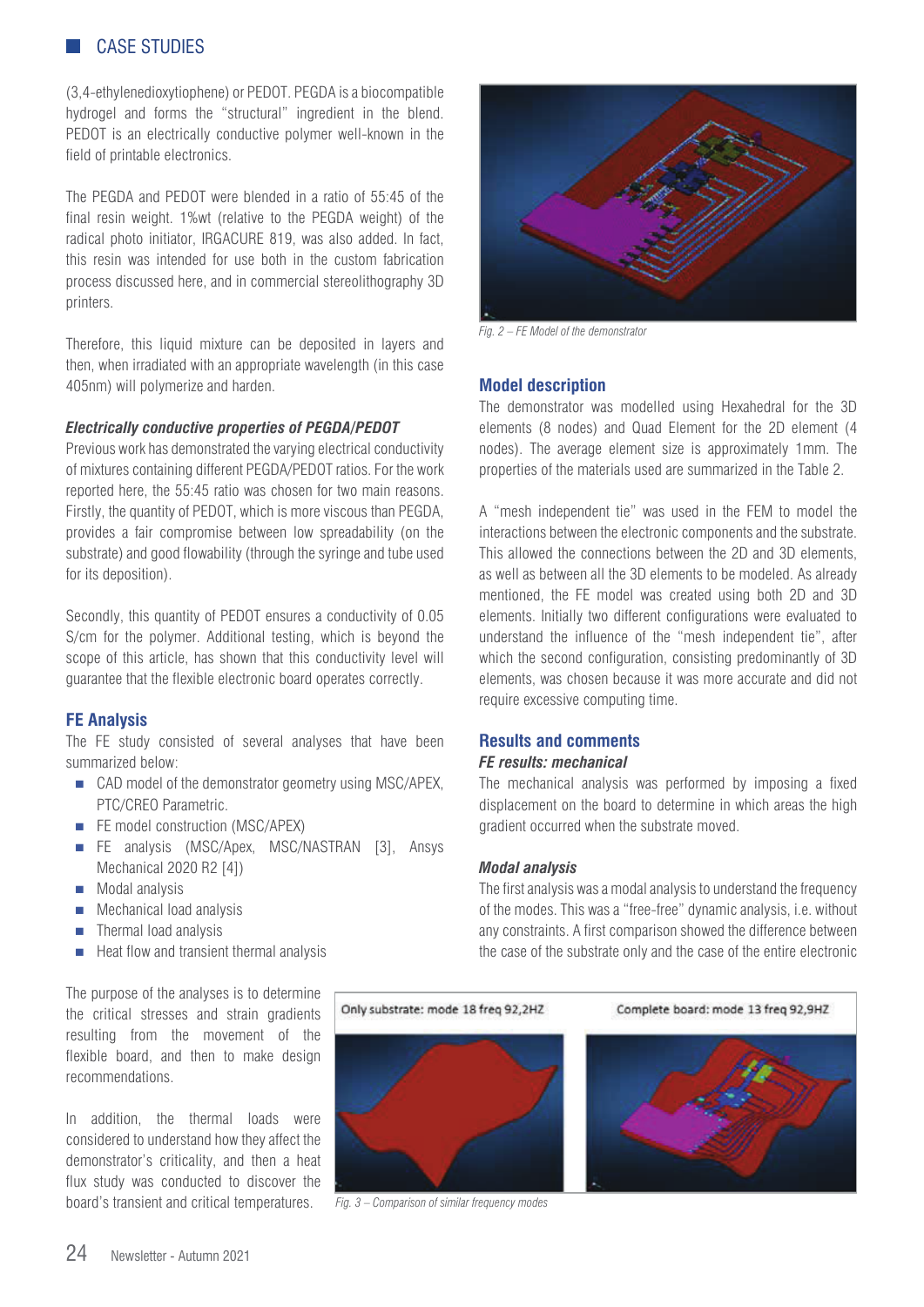board. Comparable frequencies showed a comparable oscillation, however the rigid board of the accelerometer, of the pressure sensor, and of the microcontroller all determine the shape of the oscillations.

### *Imposed fixed displacement*

To understand the behavior of the board and its components, two cases of imposed fixed displacement were analyzed; one in which



*Fig.*  $4 - \varepsilon_{\text{w}} = 0.0311$  at the downward imposed displacement

the displacement was imposed downward by 98.9 mm, and the second case in which the displacement was imposed upward. In both analyses, one short edge (the side near the temperature sensor) was constrained in all degrees of freedom while the opposite side had the imposed displacement. The results show that the stress gradients are most relevant in the areas close to the temperature sensor (see Fig. 4), and the Von Mises stress values are similar:  $\sigma_{\text{vm}}$  of 71.5MPa and 73.5MPa for the displacement imposed downward and upward, respectively.

A greater difference is seen in the longitudinal strain maps where the higher value of  $\varepsilon_{v}$ =0.0311 is found in the area of the temperature sensor at the PEGDA/ PEDOT connections for the displacement imposed downward. The case with the upward displacement shows a maximum longitudinal strain  $\varepsilon_{w}$ =0.0222 in the

**Component with Max**  $σ_$ **Max σ<sub>vm</sub> (MPa)**<br>(ΔT = 175 °C) **Max σ<sub>vm</sub> (MPa)**<br>(ΔT = 100 ℃)  $M$ ax  $\sigma_{\text{vm}}$  (MPa) **discript** Material **discription**  $\sigma_{\text{y}}$  $\sigma_{\rm v}$  (MPa)  $\sigma_{\rm ut}$  (MPa) Copper connectors | 1800 | 1030 | 516 (a) | Copper | 100 | 200 Sensors | 257 147 73.4 (b) Silicon N/A | 62 Connector plate 229 131 65.4 (c) Copper 100 200 Sensor board 38.8 22.2 11.1 (d) Polyamide 50 80 Connectors 2.31 1.32 0.661 (e) PEGDA\PEDOT 1.75 2 Substrate 1.40 0.8 0.4 (f) TPU Desmopan 12 25.7

lower part of the substrate below the Table 3: Von Mises stresses from the thermal expansion analysis, and the mechanical properties.



*Fig. 5 – Imposed load: Von Mises stresses at the substrate,*  $\sigma_m = 3.93$ 





*Fig.* 6 – Imposed load: longitudinal strain  $\varepsilon_{w} = 0.294$  *Fig.* 7 – Longitudinal deformation  $\varepsilon_{w} = 0.0215$ 

temperature sensor. The values shown in both these cases are below the critical values for the respective materials.

#### *Mechanical load*

This case involved applying an external load of 1MPa (20Kgf) to one short edge of the board while the opposite edge was fixed in all degrees of freedom in a similar manner to that used in the case of the imposed fixed displacement. The Von Mises stresses show higher values at the copper connectors of the temperature sensor and photodiode with values of 466MPa and 541MPa, respectively. The rigid sensor boards also have some critical stress values with a maximum  $\sigma_{\text{vm}}$  = 42.1MPa at the short edge of the microcontroller's rigid board near the edge of the substrate and connections. The PEGDA/PEDOT connections showed elevated values of  $\sigma_{\text{max}} = 5.19 \text{ MPa}$  at the larger connection between the micro-controller and the accelerometer board. The substrate also showed critical values of  $\sigma_{\text{vm}}$  = 3.93MPa in the same area and, similarly, the longitudinal strains were in the substrate showing a maximum value of  $\varepsilon_{xx}=0.294$  near the side of the accelerometer board facing the microcontroller.

#### *Thermal load*

An analysis was performed by applying a thermal load to assess the deformation produced by a thermal step. The thermal load was applied to the entire model with boundary conditions at the four sides of the substrate. In particular, there were three cases of thermal load:  $\Delta T = 50^{\circ}$ C,  $\Delta T = 100^{\circ}$ C,  $\Delta T = 150^{\circ}$ C. Table 3 shows that for  $\Delta T = 100^{\circ}$ C and  $\Delta T = 150^{\circ}$ C, all components showed criticalities while for  $\Delta T = 50^{\circ}$ C only the connectors at the temperature and chip sensors had high Von Mises stress values, i.e.:  $\sigma_{\text{max}} = 516\text{MPa}$ at the temperature sensor connectors and  $\sigma_{\text{v}m}$  = 73.4MPa at the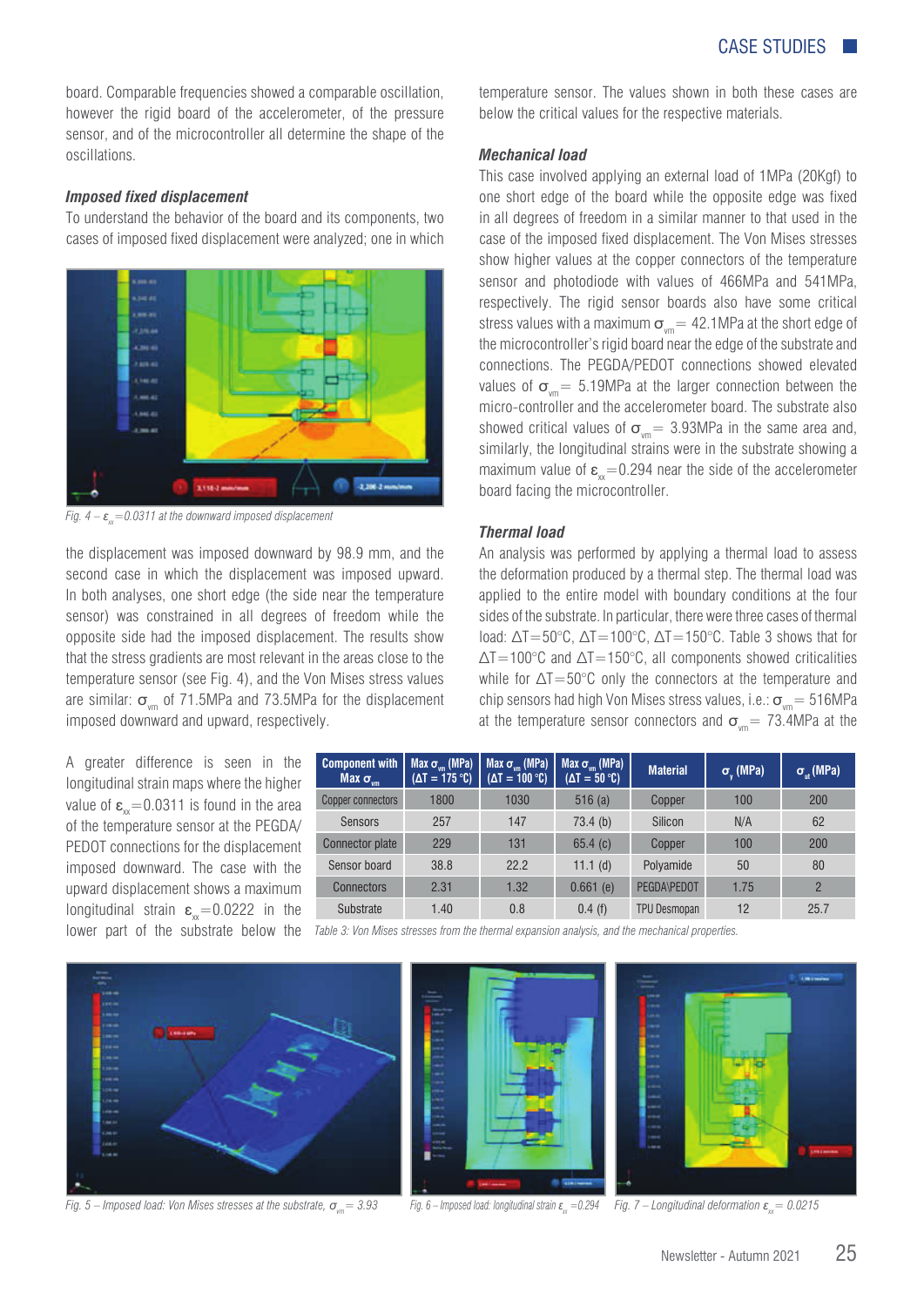

*Fig. 8 – Maximum von Mises stresses at the connections with the different components (a – f)*

center of the chip sensors. Observing the longitudinal strain, the substrate also showed high values which can be explained by the fact that the different materials (i.e. substrate and rigid board) joined have different thermal properties. The PEGDA/PEDOT connectors showed  $\epsilon_{w} = 0.0276$  in the area at the connections with the microcontroller board near the substrate edge.

One other area in the longitudinal strain map that shows criticalities is at the corner of the substrate near the microcontroller board, which is effectively the cause of the  $\varepsilon_{x} = 0.017$  strain due to the different material properties of the microcontroller board and the substrate.

 $\sigma_{\rm syn}$  =0.0572MPa) were not critical.  $\;\;$  *Fig. 9 – Transient temperature of the photodiode* Another case was evaluated using  $\Delta T = 50^{\circ}$ C along with an imposed downward displacement of 20mm. In this case, the short edge was fixed while the other edge had the imposed displacement. This analysis confirmed the critical areas at the PEGDA/PEDOT connectors and substrate with  $\varepsilon_{w}=0.0241$ and  $\varepsilon_{\text{w}}$ =0.0215, respectively. However, the stresses at the electrically conductive connectors  $(\sigma_{\text{vm}}=0.18\text{MPa})$  and at the



chip sensor.



d) Maximum  $\sigma_{vm}$  at the sensor board.



#### **FE results: thermal**

The thermal analysis was conducted for two single electronic components, namely the photodiode and the accelerometer, to evaluate the difference between a component mounted directly on the substrate and one mounted on a conventional electronic board.

#### **Heat flux in the photodiode**

An initial analysis was performed by applying a thermal load to the lower part of the substrate. This load started at room temperature and increased to 200°C two seconds later and was maintained at that level for 100s.

This experiment made it possible to determine a relevant transient time of 42s, which is when the photodiode reaches its critical temperature of 85°C (its operating limit). The heat flux analysis revealed that the connectors of the photodiode developed the highest heat flow, equal to 31.895W/mm2 at 32s.

A second analysis was then performed to simulate the critical conditions for the photodiode. A temperature of 85°C was applied to the component for 5 seconds

after which a heat flow analysis was performed to verify its cooling time.

The analysis time was 100s, as in the previous case. The photodiode's transient temperature is shown in Fig. 9 which illustrates that at the end of the analysis the temperature was still above 40°C.

#### **Heat flow in the accelerometer**

Similarly to the previous case, a thermal flow analysis was performed to discover the cooling time of the accelerometer and